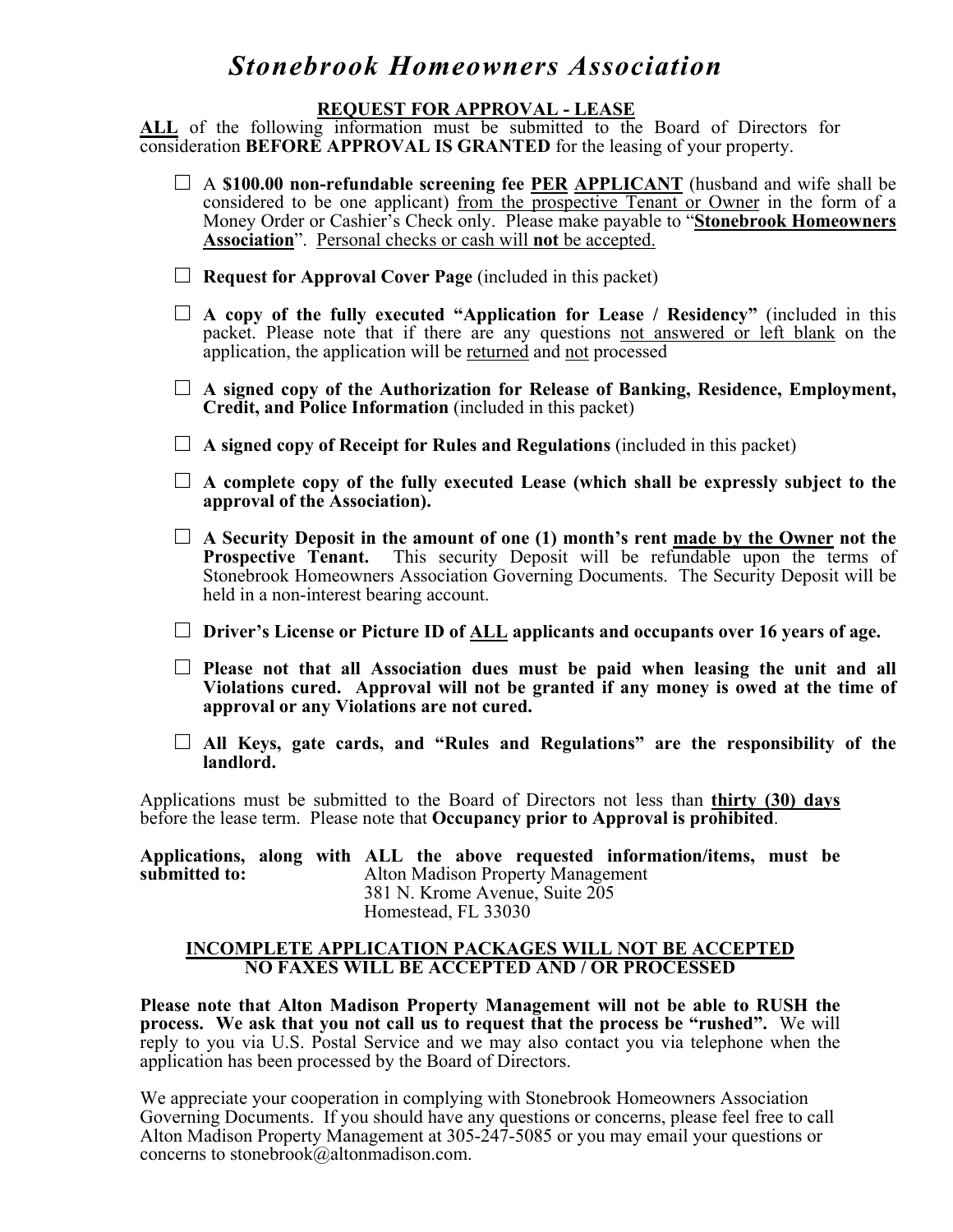### **REQUEST FOR APPROVAL OF LEASE COVER PAGE**

The following information should be filled out by the Property Owner. Please complete all parts of this page. Please mark "N/A" for all parts that are Non Applicable.

### **Property Owner's Information**

| Name of Property Owner:                                                             |                                                                   |
|-------------------------------------------------------------------------------------|-------------------------------------------------------------------|
|                                                                                     |                                                                   |
|                                                                                     |                                                                   |
| Stonebrook Homeowners Association Acct #: _______________ (if unknown, leave blank) | <u> 1989 - Johann Barbara, margaret eta idazlearia (h. 1989).</u> |
|                                                                                     |                                                                   |
| <b>Realtor's Information (if applicable)</b>                                        |                                                                   |
| Name of Realtor:                                                                    |                                                                   |
|                                                                                     |                                                                   |
|                                                                                     |                                                                   |
| <b>Prospective Tenant's Information</b>                                             |                                                                   |
|                                                                                     |                                                                   |
| Prospective Tenant's Phone No:                                                      |                                                                   |
| Lease Term:<br>to                                                                   |                                                                   |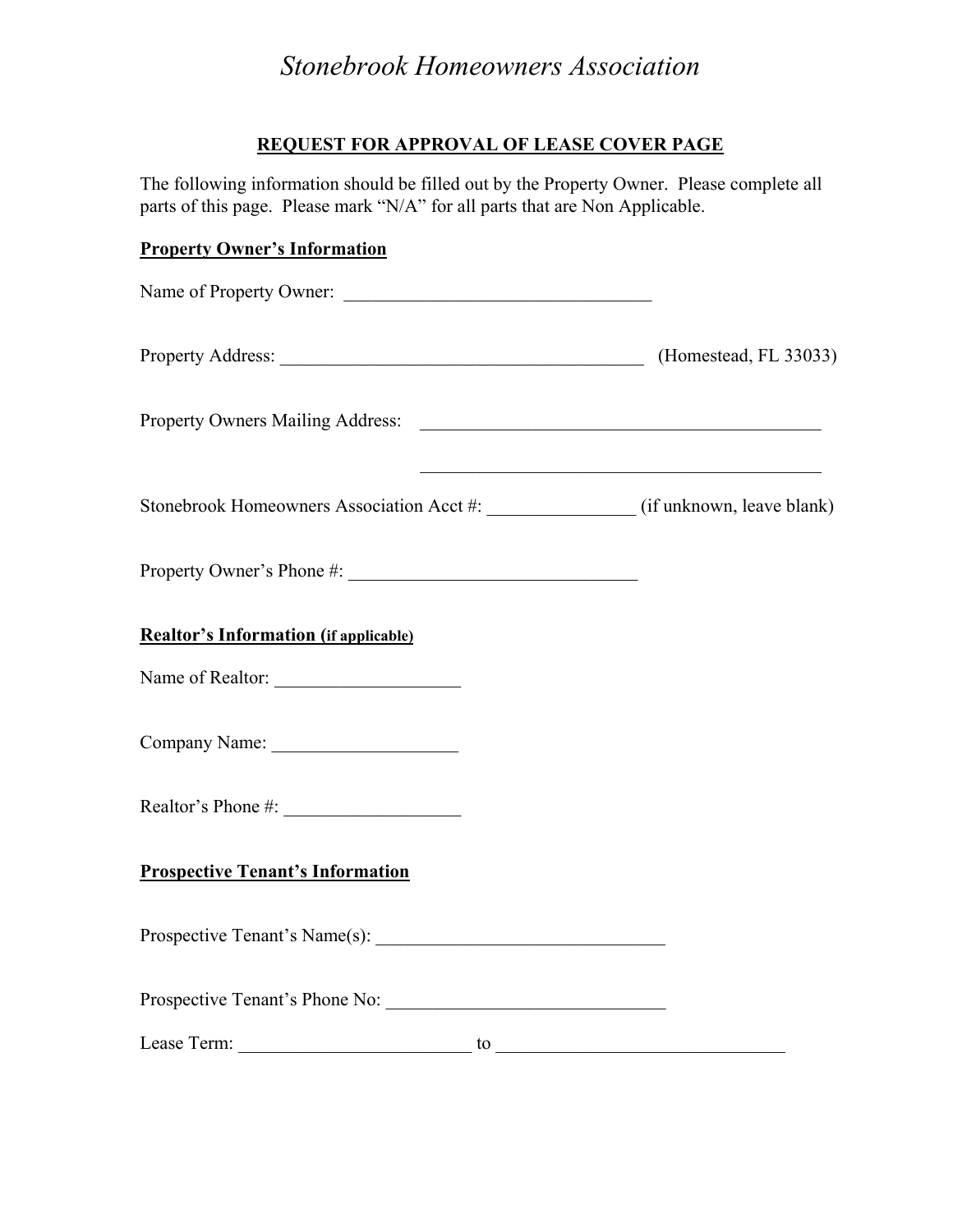### **APPLICATION FOR LEASE / RESIDENCY**

| <b>Applicant:</b>                                    |         | (Last)              |                   | (First)                                                                                                        |               | (Middle)                     |                             |
|------------------------------------------------------|---------|---------------------|-------------------|----------------------------------------------------------------------------------------------------------------|---------------|------------------------------|-----------------------------|
|                                                      |         |                     |                   |                                                                                                                |               |                              |                             |
|                                                      |         | Social Security No: |                   |                                                                                                                |               |                              |                             |
| Personal                                             |         |                     |                   |                                                                                                                |               |                              |                             |
| Description:                                         |         |                     |                   |                                                                                                                |               |                              |                             |
|                                                      |         | Ht                  | Wt.<br>Hair Color | Driver's License #                                                                                             |               |                              | State                       |
| Present Address (NOT the address you are moving to): |         |                     |                   | (Street)                                                                                                       |               |                              |                             |
|                                                      |         |                     |                   |                                                                                                                |               |                              | (Apt)                       |
| (City)                                               |         | $\sqrt{(State)}$    |                   | $\overline{(Zip Code)}$ (Home telephone)                                                                       | $\Box$<br>Own | Ш<br>Rent                    | (Since)                     |
|                                                      |         |                     |                   |                                                                                                                |               |                              |                             |
| Landlord/Mortgage Co.:                               |         |                     | (Name)            |                                                                                                                |               | (Address)                    |                             |
|                                                      |         |                     |                   |                                                                                                                |               |                              |                             |
| (City)                                               |         |                     |                   | $\sqrt{(State)}$ $\sqrt{(Zip Code)}$ $\sqrt{(Telephone)}$                                                      | $\Box$        | $\Box$ Rent                  | (Since)                     |
| Previous Address                                     |         |                     |                   |                                                                                                                |               |                              |                             |
|                                                      |         |                     |                   | (Street)                                                                                                       |               |                              | (Apt)                       |
| (City)                                               |         |                     |                   | $\overline{(State)}$ $\overline{(Zip Code)}$ $\overline{(Telephone)}$                                          | $\Box$        | $\prod_{\text{Rent}}$        | (since)                     |
|                                                      |         |                     |                   |                                                                                                                |               |                              |                             |
| Landlord/Mortgage Co.:                               |         |                     |                   | (Name)                                                                                                         |               | (Address)                    |                             |
|                                                      |         |                     |                   |                                                                                                                |               |                              |                             |
| (City)                                               |         |                     |                   | $\frac{1}{\text{(State)}}$ $\frac{1}{\text{(Zip Code)}}$ $\frac{1}{\text{(Telephone)}}$ $\frac{1}{\text{Own}}$ |               | $\frac{\Box}{\mathrm{Rent}}$ | $\overline{\text{(Since)}}$ |
| <b>Total Number of people</b>                        |         |                     |                   |                                                                                                                |               |                              |                             |
| to occupy premises:                                  |         |                     |                   |                                                                                                                |               |                              |                             |
|                                                      |         |                     |                   |                                                                                                                |               |                              |                             |
| Have you ever been evicted                           |         |                     |                   |                                                                                                                |               |                              |                             |
| from any leased premises? Yes / No                   |         |                     |                   |                                                                                                                |               | Rent Amount:                 |                             |
| In case of Emergency, notify:                        |         |                     |                   |                                                                                                                |               | Telephone:                   |                             |
|                                                      |         |                     |                   |                                                                                                                |               |                              |                             |
| Vehicle 1:                                           |         |                     |                   |                                                                                                                |               | Tag Number:                  |                             |
|                                                      | Year    | Make                | Model             | Color                                                                                                          |               |                              |                             |
| Vehicle 2:                                           |         |                     |                   |                                                                                                                |               | Tag Number:                  |                             |
|                                                      | Year    | Make                | Model             | Color                                                                                                          |               |                              |                             |
| Present Employer:                                    |         | (Name)              |                   |                                                                                                                |               | (Business Address)           |                             |
|                                                      |         |                     |                   |                                                                                                                |               |                              |                             |
| $\overline{(City)}$                                  | (State) | (Zip Code)          | (Telephone)       | (Supervisor)                                                                                                   |               | (Monthly Income)             | (Since)                     |
|                                                      |         |                     |                   |                                                                                                                |               |                              |                             |
| Previous Employer:                                   |         | (Name)              |                   |                                                                                                                |               | (Business Address)           |                             |
|                                                      |         |                     |                   |                                                                                                                |               |                              |                             |
| (City)                                               | (State) | (Zip Code)          | (Telephone)       | (Supervisor)                                                                                                   |               | (Monthly Income)             | (Since)                     |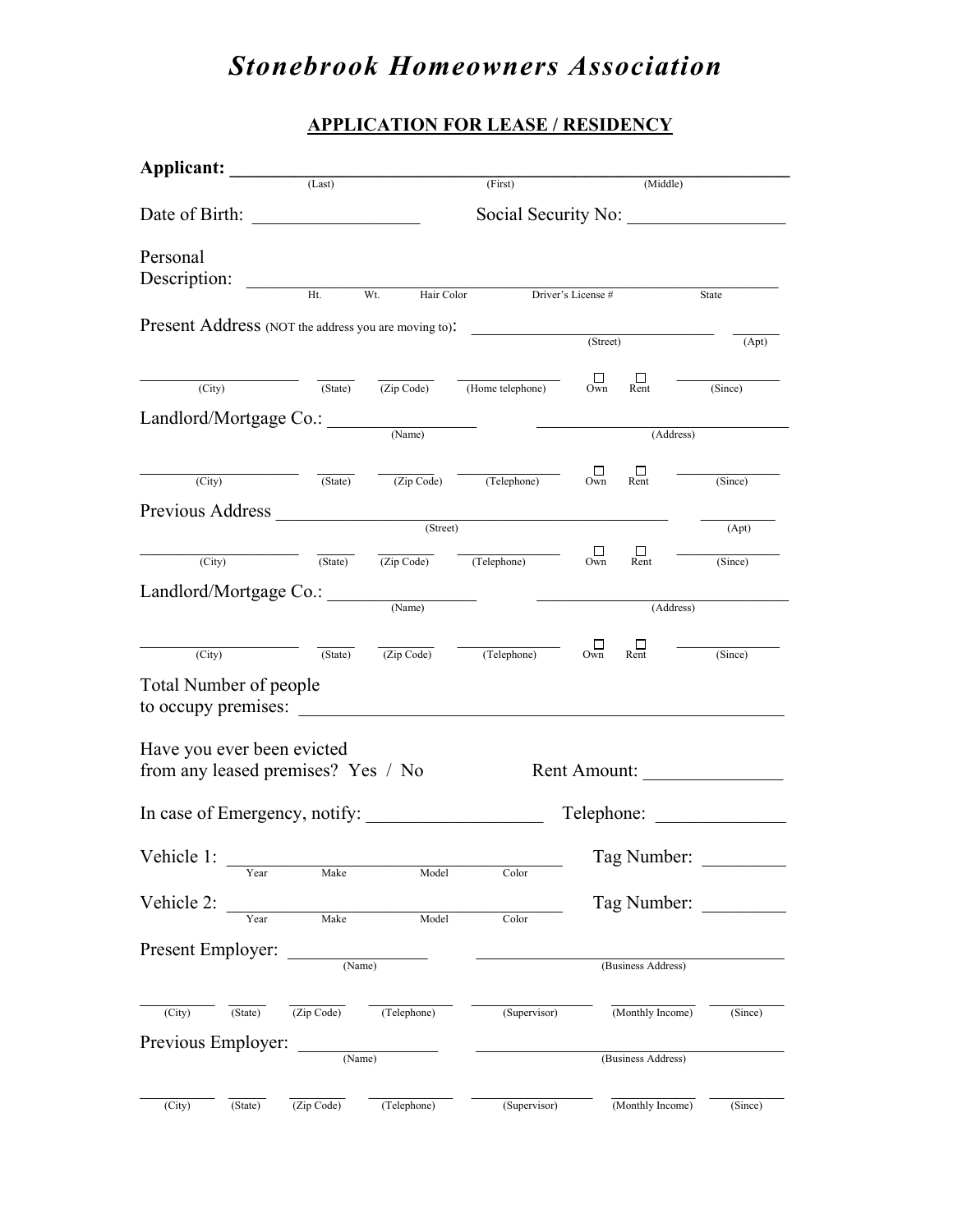| Co-Applicant:                                |         | (Last)                                |                            |                                                                                                                                                                                                                                                                                                                                                                                                                                                                                                                                                                  |                                      |                      |
|----------------------------------------------|---------|---------------------------------------|----------------------------|------------------------------------------------------------------------------------------------------------------------------------------------------------------------------------------------------------------------------------------------------------------------------------------------------------------------------------------------------------------------------------------------------------------------------------------------------------------------------------------------------------------------------------------------------------------|--------------------------------------|----------------------|
|                                              |         | (First)                               |                            |                                                                                                                                                                                                                                                                                                                                                                                                                                                                                                                                                                  |                                      | (Middle)             |
| Date of Birth:                               |         | <u> 1990 - Johann Barbara, martxa</u> |                            | Social Security No.:                                                                                                                                                                                                                                                                                                                                                                                                                                                                                                                                             |                                      |                      |
| Co-Applicant's<br>Description:               |         | Ht.                                   | Wt.<br>Hair Color          | Driver's License #                                                                                                                                                                                                                                                                                                                                                                                                                                                                                                                                               | State                                |                      |
|                                              |         |                                       |                            | Is Co-Applicant spouse? $\Box$ Yes $\Box$ No Specify Relationship:                                                                                                                                                                                                                                                                                                                                                                                                                                                                                               |                                      |                      |
|                                              |         |                                       |                            |                                                                                                                                                                                                                                                                                                                                                                                                                                                                                                                                                                  |                                      |                      |
|                                              |         | Co-Applicant's Present Employer:      |                            | (Name)                                                                                                                                                                                                                                                                                                                                                                                                                                                                                                                                                           |                                      |                      |
|                                              |         |                                       |                            |                                                                                                                                                                                                                                                                                                                                                                                                                                                                                                                                                                  | (Business Address)                   |                      |
| (City)                                       | (State) | $\overline{(Zip Code)}$               | (Telephone)                | (Supervisor)                                                                                                                                                                                                                                                                                                                                                                                                                                                                                                                                                     | (Monthly Income)                     | (Since)              |
|                                              |         |                                       |                            |                                                                                                                                                                                                                                                                                                                                                                                                                                                                                                                                                                  |                                      |                      |
| $Co-Application's Previous Employee:$ (Name) |         |                                       |                            |                                                                                                                                                                                                                                                                                                                                                                                                                                                                                                                                                                  | (Business Address)                   |                      |
| (City)                                       | (State) | $\overline{(Zip Code)}$               | (Telephone)                | (Supervisor)                                                                                                                                                                                                                                                                                                                                                                                                                                                                                                                                                     | (Monthly Income)                     | (Since)              |
| Children:                                    |         |                                       | (How many and their ages)  | Pets:                                                                                                                                                                                                                                                                                                                                                                                                                                                                                                                                                            | (Description and approximate weight) |                      |
| <b>Bank</b>                                  |         |                                       |                            |                                                                                                                                                                                                                                                                                                                                                                                                                                                                                                                                                                  |                                      |                      |
| Reference:                                   |         | (Name)                                |                            | (Acct. # - Last 4 Numbers)                                                                                                                                                                                                                                                                                                                                                                                                                                                                                                                                       |                                      | (Phone #)            |
|                                              |         | (Location)                            |                            | (City)                                                                                                                                                                                                                                                                                                                                                                                                                                                                                                                                                           | (State)                              |                      |
| Credit Card<br>Reference:                    |         |                                       |                            |                                                                                                                                                                                                                                                                                                                                                                                                                                                                                                                                                                  |                                      |                      |
| (Name)                                       |         |                                       | (Acct. # - Last 4 Numbers) | (Phone $#$ )                                                                                                                                                                                                                                                                                                                                                                                                                                                                                                                                                     |                                      |                      |
|                                              |         |                                       | (Location)                 | (City)                                                                                                                                                                                                                                                                                                                                                                                                                                                                                                                                                           | (State)                              |                      |
|                                              |         |                                       |                            | Have you ever been arrested for a misdemeanor or felony?                                                                                                                                                                                                                                                                                                                                                                                                                                                                                                         | Applicant                            | Co-Applicant         |
| Explain:                                     |         |                                       |                            |                                                                                                                                                                                                                                                                                                                                                                                                                                                                                                                                                                  | Yes $\Box$ No                        | $Yes \sqcap No$      |
|                                              |         |                                       |                            | Have you ever been convicted for a misdemeanor or felony?                                                                                                                                                                                                                                                                                                                                                                                                                                                                                                        | <b>Applicant</b>                     | <b>Co-Applicant</b>  |
| Explain:                                     |         |                                       |                            |                                                                                                                                                                                                                                                                                                                                                                                                                                                                                                                                                                  | $\Box$ Yes $\Box$ No                 | $\Box$ Yes $\Box$ No |
|                                              |         |                                       |                            | CORRECTION INFORMATION - Applicant represents that all of the above statements are true and complete, and hereby, authorizes<br>verification of the above information, references and credit records in addition to the foregoing, applicant(s) has paid to Stonebrook<br>Homeowners Association the sum of \$100.00 as a non refundable fee for Association's costs and right of occupancy and or forfeiture of<br>deposits and may constitute a criminal offense under the laws of this State. Furthermore, I understand that an investigative consumer report |                                      |                      |

including information about my character, general reputation, personal characteristics, mode of living, and all public record information including criminal records may be made. I understand that a written request for the nature and scope of the investigation if made within a reasonable period of time may be made. I understand that misrepresentation of the above information will void my lease/rental agreement and be grounds for immediate eviction with loss of all deposits. I authorize verification of this information by the Landlord or his agent EQUAL CREDIT OPPORTUNITY ACT - The Federal ECOA prohibits from discriminating against credit applicants on the basis of sex or marital status. The Federal Agency which administers compliance with this law concerning this apartment community is Federal Trade Commission. 1718 Peachtree St. N.W. Room 10000, Atlanta, Georgia 30308

| I HAVE READ AND AGREED TO THE PROVISIONS AS STATED. |      |                          |      |  |  |  |
|-----------------------------------------------------|------|--------------------------|------|--|--|--|
| Applicant's Signature                               | Date | Co-Applicant's Signature | Date |  |  |  |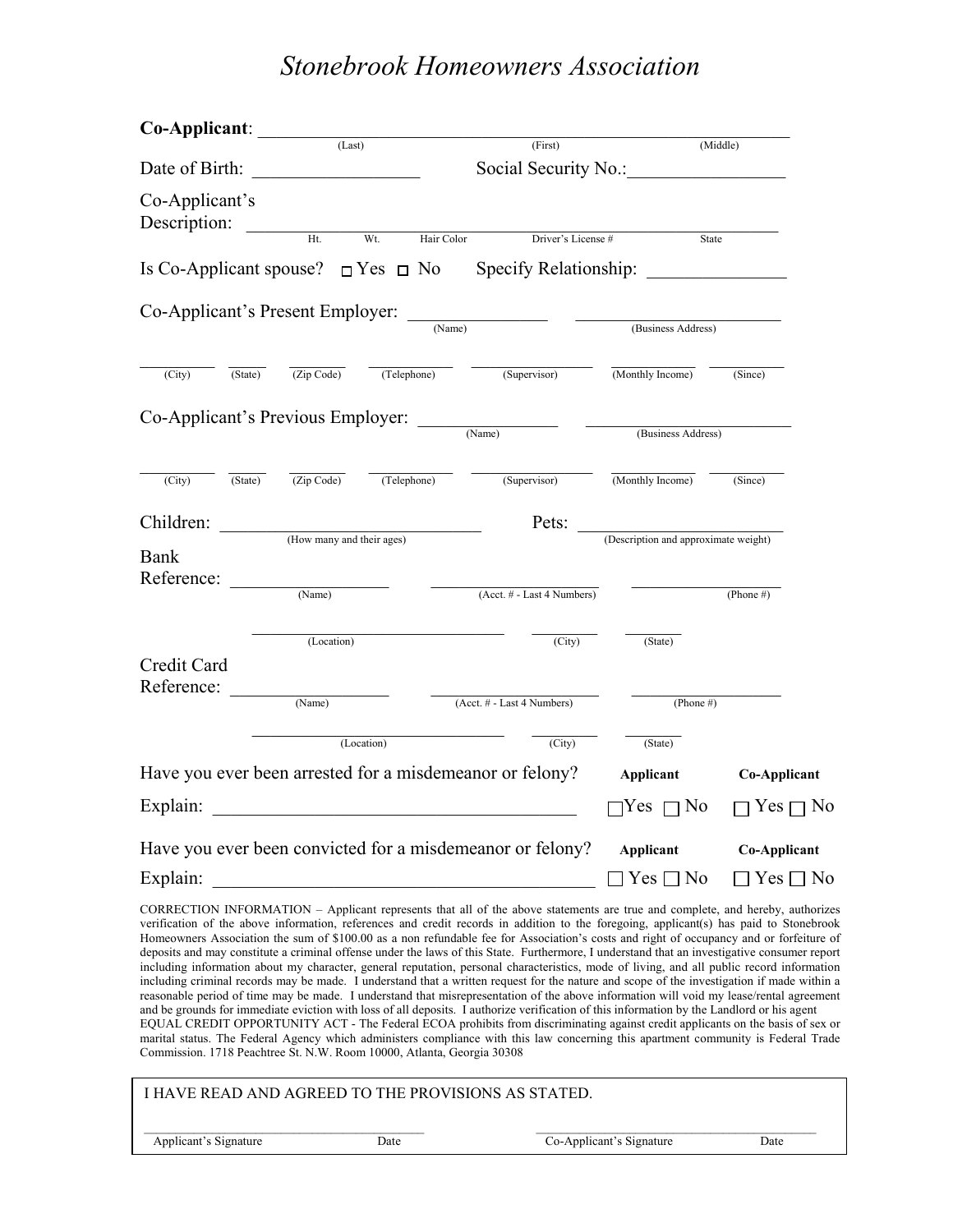### **AUTHORIZATION FOR RELEASE OF BANKING, RESIDENCE, EMPLOYMENT, CREDIT AND POLICE INFORMATION**

 $I(we)$ 

Hereby authorize the release of information to the Credit Agency and their Attorneys or Representatives, and Application Processing Service, Inc, as Agents, concerning my banking, credit, residence, employment or police records in reference to this application for housing at Stonebrook Homeowners Association Association.

I/we understand that the Board of Directors may cause to be instituted such an investigation of my background as the Board may deem necessary. Accordingly, I specifically authorize the Board of Directors of the Stonebrook Homeowners Association, or Application Screening Processing, Inc, as agents to make such investigation and agree that the information contained in the attached application may be used in such investigation.

Furthermore, I / we release the Board of Directors and Officers of Stonebrook Homeowners Association, Alton Madison Property Management, Application Processing Service, Inc, as Agent (to include: Employees, Officers, Directors, Brokers, Agents, and representatives of the foregoing) and all persons and firms providing or receiving information in this report, from any and all claims or liability which might arise from the release transmission, assembly, interpretation of information, denial or application or other adverse action.

 $\mathcal{L}_\text{max}$  , and the contract of the contract of the contract of the contract of the contract of the contract of the contract of the contract of the contract of the contract of the contract of the contract of the contr

Signature of Applicant Date

 $\mathcal{L}_\text{max}$  , and the contract of the contract of the contract of the contract of the contract of the contract of the contract of the contract of the contract of the contract of the contract of the contract of the contr Signature of Co-Applicant Date